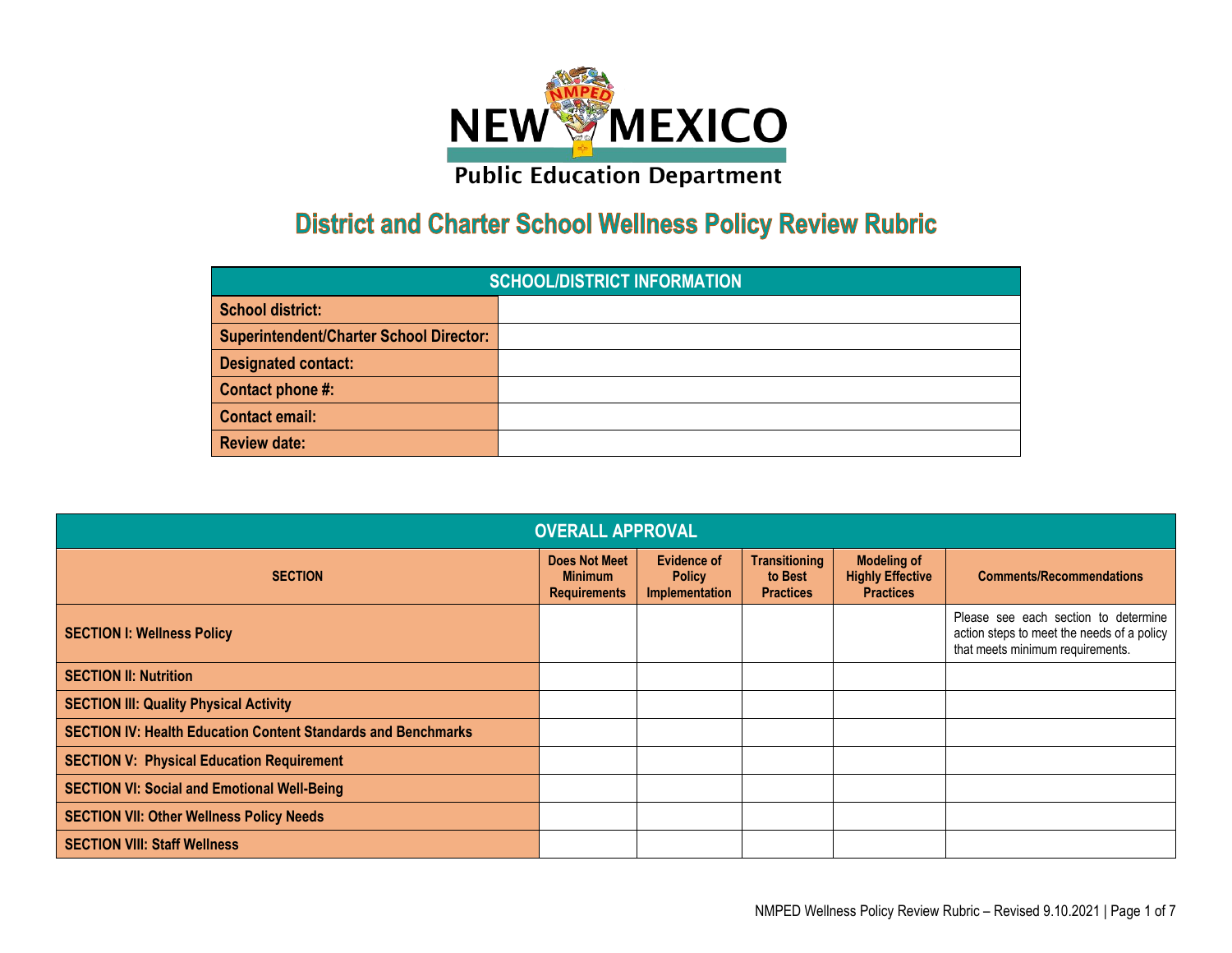| <b>SECTION I: WELLNESS POLICY</b>                                                                         |                                                               |                                                              |                                                     |                                                                   |                                 |  |  |
|-----------------------------------------------------------------------------------------------------------|---------------------------------------------------------------|--------------------------------------------------------------|-----------------------------------------------------|-------------------------------------------------------------------|---------------------------------|--|--|
| <b>SECTION</b>                                                                                            | <b>Does Not Meet</b><br><b>Minimum</b><br><b>Requirements</b> | <b>Evidence of</b><br><b>Policy</b><br><b>Implementation</b> | <b>Transitioning</b><br>to Best<br><b>Practices</b> | <b>Modeling of</b><br><b>Highly Effective</b><br><b>Practices</b> | <b>Comments/Recommendations</b> |  |  |
| Wellness Policy completed following Federal 7 C.F.R pts 210 & 220<br>and PED NMAC 6.12.6.8                |                                                               |                                                              |                                                     |                                                                   |                                 |  |  |
| District School Health Advisory Council (SHAC) established                                                |                                                               |                                                              |                                                     |                                                                   |                                 |  |  |
| Designate at least one person for the district to ensure wellness policy<br>compliance and implementation |                                                               |                                                              |                                                     |                                                                   |                                 |  |  |
| SHAC meets at least twice a school year                                                                   |                                                               |                                                              |                                                     |                                                                   |                                 |  |  |
| School Wellness Policy available to the public                                                            |                                                               |                                                              |                                                     |                                                                   |                                 |  |  |
| A plan in place for measuring implementation and evaluation of the<br>wellness policy                     |                                                               |                                                              |                                                     |                                                                   |                                 |  |  |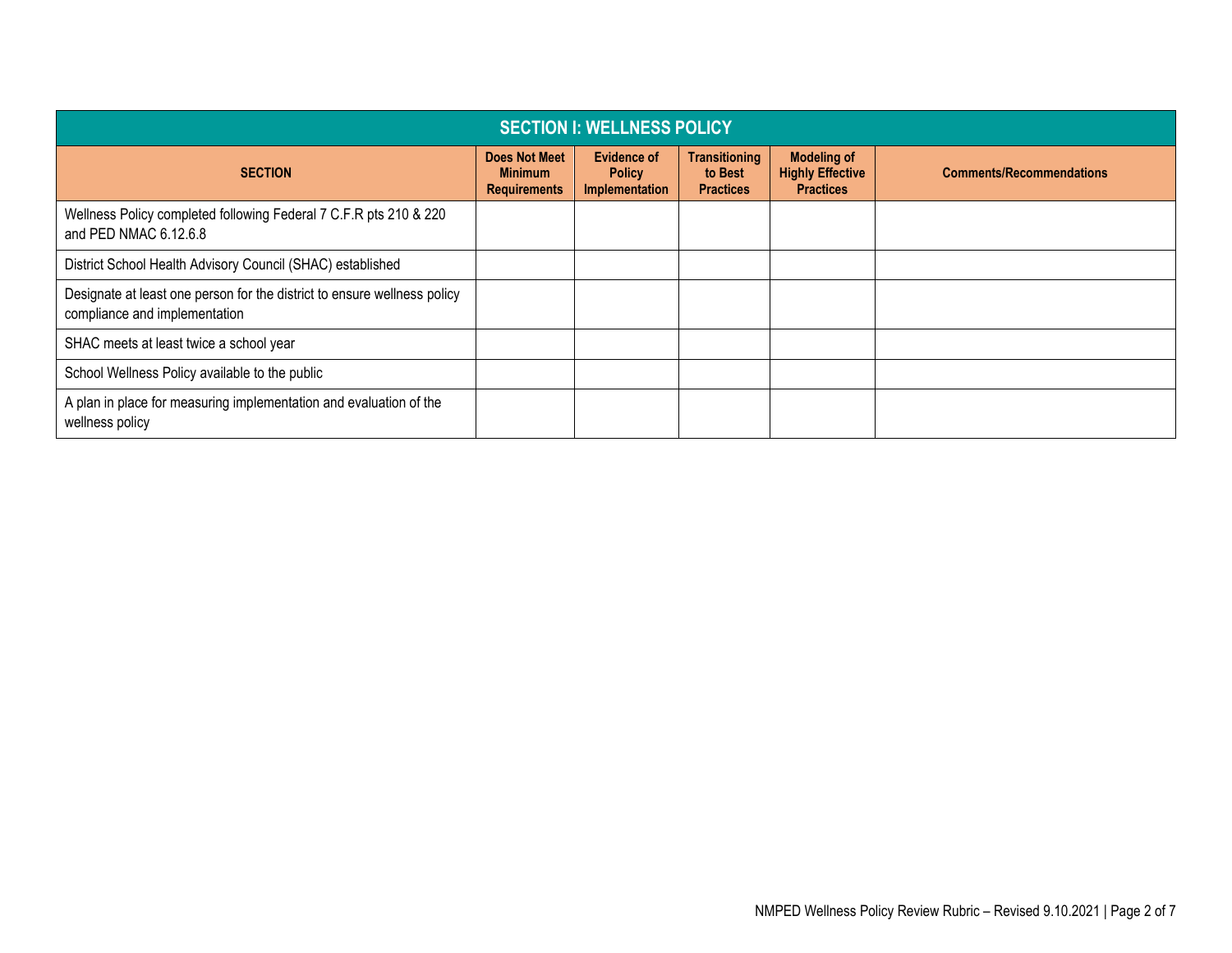| <b>SECTION II: NUTRITION</b><br>District Wellness Policy meets requirements of section 204 of Healthy, Hunger-Free Kids Act of 2010, Public law 111-296                                                                                                                                                                              |                                                               |                                                       |                                                     |                                                                   |                                 |  |
|--------------------------------------------------------------------------------------------------------------------------------------------------------------------------------------------------------------------------------------------------------------------------------------------------------------------------------------|---------------------------------------------------------------|-------------------------------------------------------|-----------------------------------------------------|-------------------------------------------------------------------|---------------------------------|--|
| <b>State and Federal Requirements</b>                                                                                                                                                                                                                                                                                                | <b>Does Not Meet</b><br><b>Minimum</b><br><b>Requirements</b> | <b>Evidence of</b><br><b>Policy</b><br>Implementation | <b>Transitioning</b><br>to Best<br><b>Practices</b> | <b>Modeling of</b><br><b>Highly Effective</b><br><b>Practices</b> | <b>Comments/Recommendations</b> |  |
| District schools meet or exceed local, state and federal nutrition<br>requirements and/or USDA nutrition standards. If applicable, this<br>includes At-Risk Afterschool Meals, Afterschool Snack Programs,<br>Fresh Fruit and Vegetable Program and/or Summer Food Service<br>Program                                                |                                                               |                                                       |                                                     |                                                                   |                                 |  |
| Standards and nutrition guidelines for all foods and beverages sold to<br>students on the school campus during the school day that are<br>consistent with Federal regulations for school meal nutrition standards,<br>and the Smart Snacks in School nutrition standards.6.12.5.8 NMAC<br>Competitive Foods Standards (Smart Snacks) |                                                               |                                                       |                                                     |                                                                   |                                 |  |
| Standards for all foods and beverages provided, but not sold, to<br>students during the school day (e.g., in classroom parties, classroom<br>snacks brought by parents, or other foods given as incentives)                                                                                                                          |                                                               |                                                       |                                                     |                                                                   |                                 |  |
| Create procedures for the documentation of fundraisers that do not<br>meet the competitive food standards that must be limited to no more<br>than two occasions per semester or trimester term per school and may<br>not be conducted during meal service or in the food service area<br>(6.12.5.8 NMAC)                             |                                                               |                                                       |                                                     |                                                                   |                                 |  |
| Policies for food and beverage marketing that allow marketing and<br>advertising of only those foods and beverages that meet the Smart<br>Snacks in School nutrition standards                                                                                                                                                       |                                                               |                                                       |                                                     |                                                                   |                                 |  |
| Specific goals for nutrition promotion and education that promote<br>student wellness and consider evidence-based strategies in<br>determining these goals                                                                                                                                                                           |                                                               |                                                       |                                                     |                                                                   |                                 |  |
| All schools will provide nutrition education activities that align with the<br>New Mexico Health Education Content Standards with Benchmarks<br>and Performance Standards as set forth in 6.29.6 NMAC                                                                                                                                |                                                               |                                                       |                                                     |                                                                   |                                 |  |
| Free drinking water is available to students in the place where meals<br>are served during meal service                                                                                                                                                                                                                              |                                                               |                                                       |                                                     |                                                                   |                                 |  |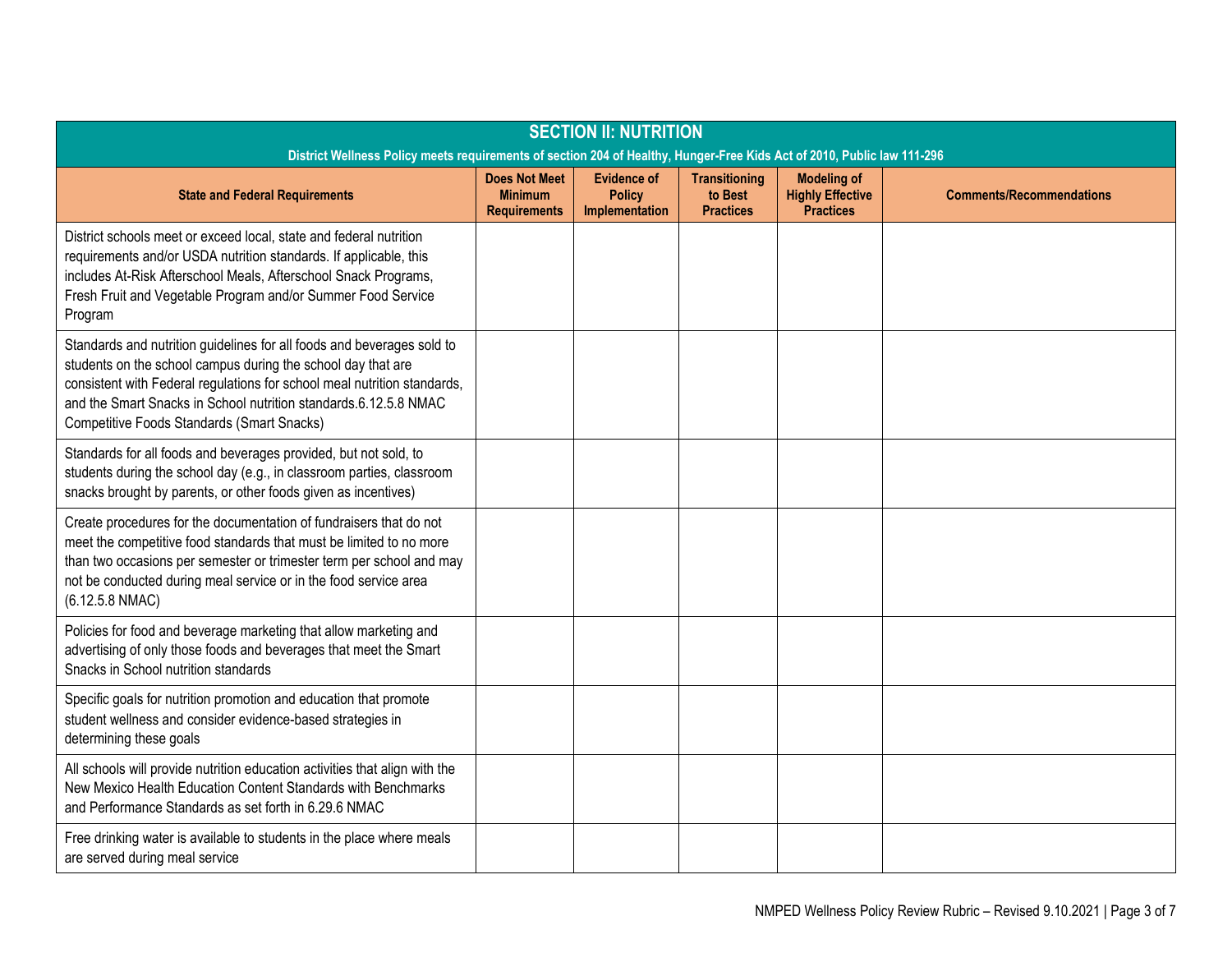| . possible food allergies in<br>if adherence to requirements re.<br>Assurance www |  |  |  |
|-----------------------------------------------------------------------------------|--|--|--|
| schools                                                                           |  |  |  |

| <b>SECTION III: PHYSICAL ACTIVITY</b>                                                                                                    |                                                               |                                                |                                                     |                                                                   |                                 |  |  |
|------------------------------------------------------------------------------------------------------------------------------------------|---------------------------------------------------------------|------------------------------------------------|-----------------------------------------------------|-------------------------------------------------------------------|---------------------------------|--|--|
| <b>State and Federal Requirements</b>                                                                                                    | <b>Does Not Meet</b><br><b>Minimum</b><br><b>Requirements</b> | Evidence of<br><b>Policy</b><br>Implementation | <b>Transitioning</b><br>to Best<br><b>Practices</b> | <b>Modeling of</b><br><b>Highly Effective</b><br><b>Practices</b> | <b>Comments/Recommendations</b> |  |  |
| Guidelines created to provide physical activity opportunities before,<br>during and after school (6.12.6.8.D.3 NMAC)                     |                                                               |                                                |                                                     |                                                                   |                                 |  |  |
| Physical activity is included as a health education topic (6.29.9 NMAC)                                                                  |                                                               |                                                |                                                     |                                                                   |                                 |  |  |
| Specific goals for physical activity that promote student wellness and<br>consider evidence-based strategies in determining these goals. |                                                               |                                                |                                                     |                                                                   |                                 |  |  |

| <b>SECTION IV: HEALTH EDUCATION CONTENT STANDARDS AND BENCHMARKS</b>                                                   |                                                               |                                                       |                                                     |                                                                   |                                 |  |
|------------------------------------------------------------------------------------------------------------------------|---------------------------------------------------------------|-------------------------------------------------------|-----------------------------------------------------|-------------------------------------------------------------------|---------------------------------|--|
| <b>State and Federal Requirements</b>                                                                                  | <b>Does Not Meet</b><br><b>Minimum</b><br><b>Requirements</b> | <b>Evidence of</b><br><b>Policy</b><br>Implementation | <b>Transitioning</b><br>to Best<br><b>Practices</b> | <b>Modeling of</b><br><b>Highly Effective</b><br><b>Practices</b> | <b>Comments/Recommendations</b> |  |
| Health Education content standards with benchmarks and performance<br>standards (6.29.1 NMAC Standards for Excellence) |                                                               |                                                       |                                                     |                                                                   |                                 |  |
| .5 credit of Health Education is offered in either middle or high school<br>as a graduation requirement                |                                                               |                                                       |                                                     |                                                                   |                                 |  |
| Schools apply PED's "opt out" policy, regarding sexuality component of<br>health education curriculum                  |                                                               |                                                       |                                                     |                                                                   |                                 |  |
| Assurance that HIV instruction is provided (6.12.2.10 NMAC)                                                            |                                                               |                                                       |                                                     |                                                                   |                                 |  |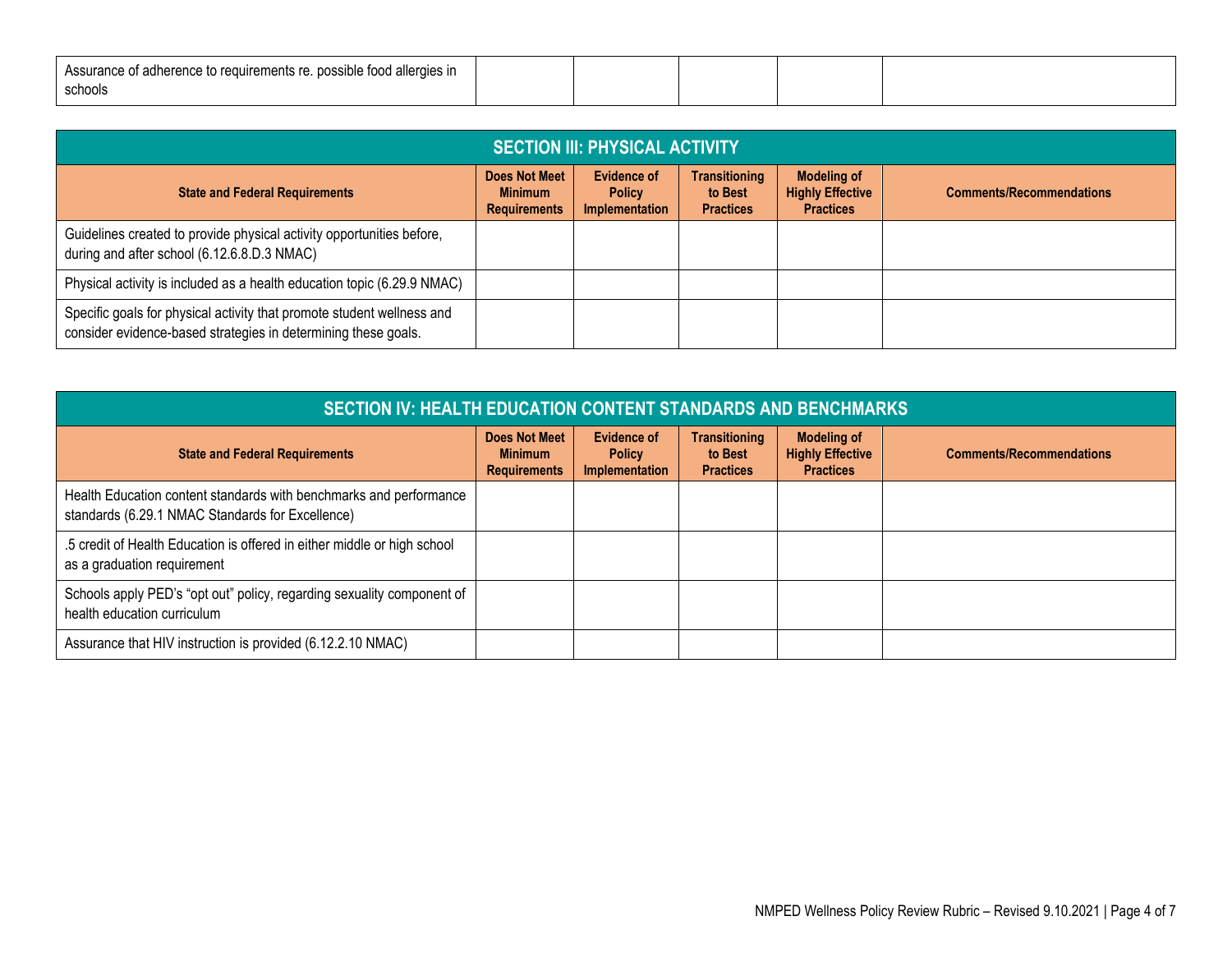| <b>SECTION V: PHYSICAL EDUCATION CONTENT STANDARDS AND BENCHMARKS</b>                                                                                                                                                                                                                                 |                                                               |                                                              |                                                     |                                                                   |                                 |  |  |
|-------------------------------------------------------------------------------------------------------------------------------------------------------------------------------------------------------------------------------------------------------------------------------------------------------|---------------------------------------------------------------|--------------------------------------------------------------|-----------------------------------------------------|-------------------------------------------------------------------|---------------------------------|--|--|
| <b>State and Federal Requirements</b>                                                                                                                                                                                                                                                                 | <b>Does Not Meet</b><br><b>Minimum</b><br><b>Requirements</b> | <b>Evidence of</b><br><b>Policy</b><br><b>Implementation</b> | <b>Transitioning</b><br>to Best<br><b>Practices</b> | <b>Modeling of</b><br><b>Highly Effective</b><br><b>Practices</b> | <b>Comments/Recommendations</b> |  |  |
| The Wellness Policy includes a planned, sequential and<br>developmentally appropriate K-12 physical education curriculum<br>(6.29.1 NMAC Primary and Secondary education standards for<br>Excellence General Provision) aligned to the Content Standards with<br>Benchmarks and Performance Standards |                                                               |                                                              |                                                     |                                                                   |                                 |  |  |
| One unit of PE, or allowable alternative, is included as a district<br>graduation requirement                                                                                                                                                                                                         |                                                               |                                                              |                                                     |                                                                   |                                 |  |  |
| Adapted PE is available to all students where appropriate.                                                                                                                                                                                                                                            |                                                               |                                                              |                                                     |                                                                   |                                 |  |  |

| <b>SECTION VI: SOCIAL AND EMOTIONAL WELL-BEING</b>                                                                                                                                                    |                                                               |                                                       |                                                     |                                                                   |                                 |  |  |
|-------------------------------------------------------------------------------------------------------------------------------------------------------------------------------------------------------|---------------------------------------------------------------|-------------------------------------------------------|-----------------------------------------------------|-------------------------------------------------------------------|---------------------------------|--|--|
| <b>State Requirements</b>                                                                                                                                                                             | <b>Does Not Meet</b><br><b>Minimum</b><br><b>Requirements</b> | <b>Evidence of</b><br><b>Policy</b><br>Implementation | <b>Transitioning</b><br>to Best<br><b>Practices</b> | <b>Modeling of</b><br><b>Highly Effective</b><br><b>Practices</b> | <b>Comments/Recommendations</b> |  |  |
| District Wellness policy includes a plan to address the behavioral<br>needs of all students in the educational process by focusing on<br>students' social and emotional wellbeing (6.12.6.8.D.6 NMAC) |                                                               |                                                       |                                                     |                                                                   |                                 |  |  |
| Support services are available to all students                                                                                                                                                        |                                                               |                                                       |                                                     |                                                                   |                                 |  |  |
| School staff members are trained in child abuse and neglect detection<br>and reporting, per Section 22-10A-32, NMSA                                                                                   |                                                               |                                                       |                                                     |                                                                   |                                 |  |  |
| Schools adhere to substance abuse reporting per Section 22-5-4, 4<br><b>NMSA 1978</b>                                                                                                                 |                                                               |                                                       |                                                     |                                                                   |                                 |  |  |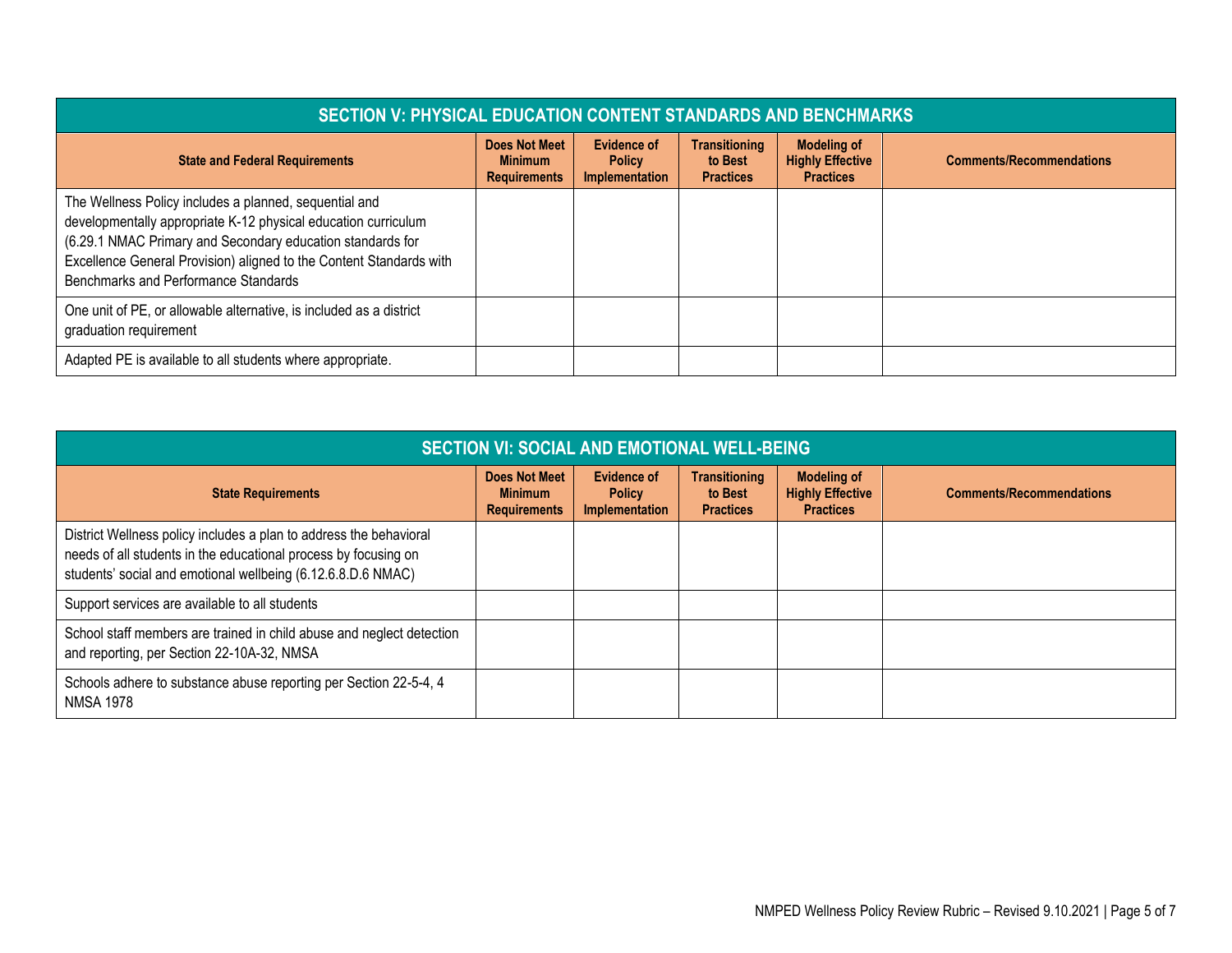| <b>SECTION VII: OTHER WELLNESS POLICY COMPONENTS</b>                                                                                                                                                                                                                                                                                                                                                                                                                                                                                                                     |                                                               |                                                       |                                                     |                                                                   |                                 |  |  |
|--------------------------------------------------------------------------------------------------------------------------------------------------------------------------------------------------------------------------------------------------------------------------------------------------------------------------------------------------------------------------------------------------------------------------------------------------------------------------------------------------------------------------------------------------------------------------|---------------------------------------------------------------|-------------------------------------------------------|-----------------------------------------------------|-------------------------------------------------------------------|---------------------------------|--|--|
| <b>State Requirements</b>                                                                                                                                                                                                                                                                                                                                                                                                                                                                                                                                                | <b>Does Not Meet</b><br><b>Minimum</b><br><b>Requirements</b> | <b>Evidence of</b><br><b>Policy</b><br>Implementation | <b>Transitioning</b><br>to Best<br><b>Practices</b> | <b>Modeling of</b><br><b>Highly Effective</b><br><b>Practices</b> | <b>Comments/Recommendations</b> |  |  |
| Students with healthcare needs that may affect their school attendance<br>and/or performance have Individualized Health Plans (IHP), which are<br>separated from the Individualized Education Program (IEP) plan but<br>attached to the IEP of 504 plan based on a student's needs                                                                                                                                                                                                                                                                                       |                                                               |                                                       |                                                     |                                                                   |                                 |  |  |
| Schools are compliant with 6.12.2.10 NMAC in reference to students<br>who may be diagnosed with HIV/AIDS                                                                                                                                                                                                                                                                                                                                                                                                                                                                 |                                                               |                                                       |                                                     |                                                                   |                                 |  |  |
| Statement addressing statute 6.12.2.8 NMAC, which makes it unlawful<br>for any student to enroll in school unless the student is properly<br>immunized or in the process of being properly immunized and can<br>provide satisfactory evidence of such immunization, unless the child is<br>properly exempted (7.5.3 NMAC) NOTE: District ensures that students<br>who are identified as homeless are not prevented from entering<br>schools, based on inability to produce records normally required for<br>enrollment, as per the McKinney-Vento Homeless Assistant Act |                                                               |                                                       |                                                     |                                                                   |                                 |  |  |
| The Wellness Policy includes the provision for any student in $K - 12$ ,<br>providing authorization to carry and self-administer health care<br>practitioner prescribed asthma treatment and anaphylaxis emergency<br>treatment medications, as well as the right to self-management of<br>diabetes in school settings (6.12.2.9; 6.12.8 NMAC)                                                                                                                                                                                                                           |                                                               |                                                       |                                                     |                                                                   |                                 |  |  |
| At a minimum, vision screenings are administered to students enrolled<br>in pre-K, Kindergarten, 1 <sup>st</sup> and 3 <sup>rd</sup> grades (7.30.11 NMAC: Vision<br>Screening Test Standards for Students)                                                                                                                                                                                                                                                                                                                                                              |                                                               |                                                       |                                                     |                                                                   |                                 |  |  |